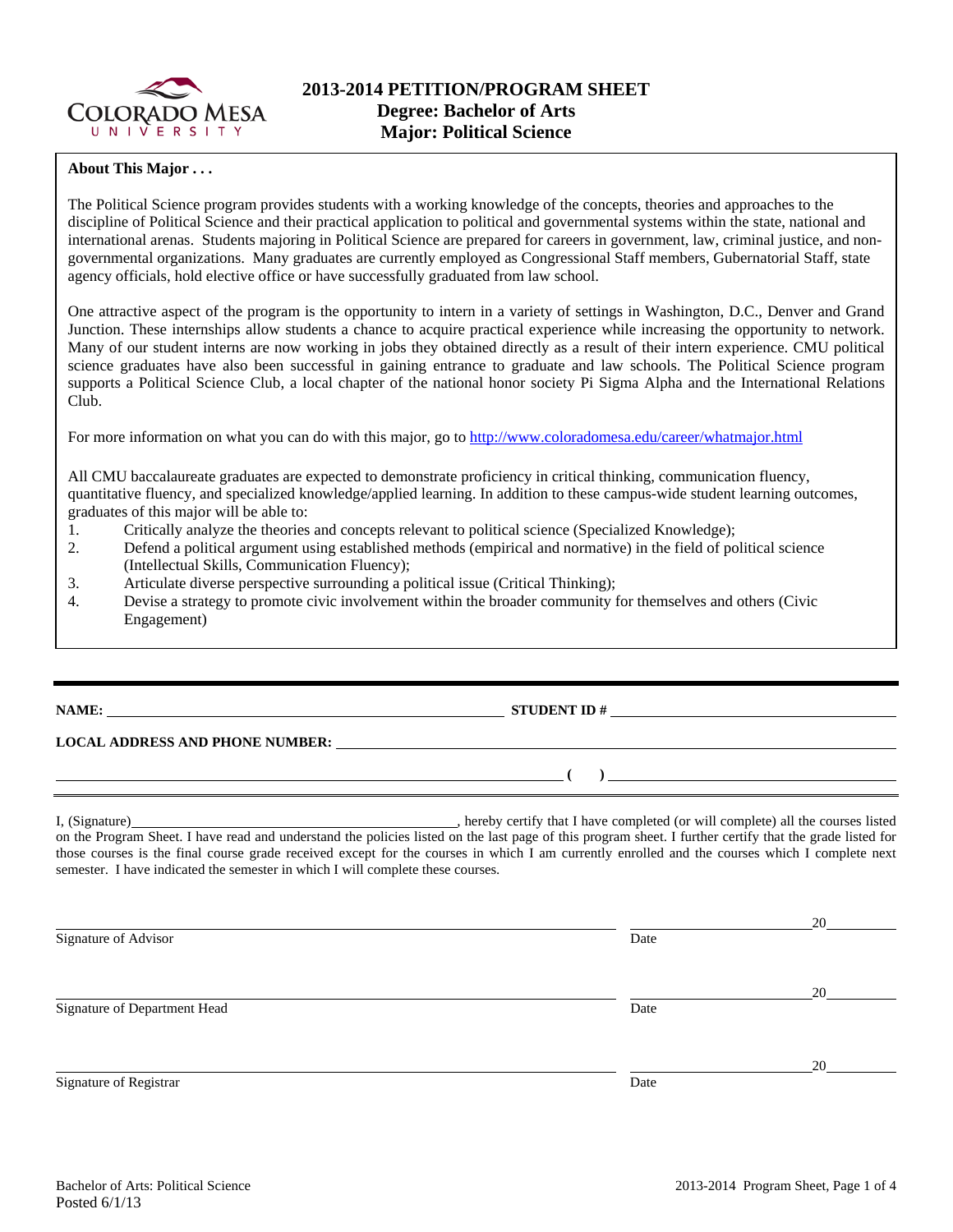#### **Students should work closely with a faculty advisor when selecting and scheduling courses prior to registration.**

Degree Requirements:

- 120 semester hours total (A minimum of 28 taken at CMU in no fewer than two semesters).
- 40 upper division credits (A minimum of 15 taken at the 300-400 course levels within the major at CMU).
- 2.00 cumulative GPA or higher in all CMU coursework
- 2.00 cumulative GPA or higher in coursework toward the major content area
- Pre-collegiate courses (usually numbered below 100) cannot be used for graduation.
- When filling out the program sheet a course can be used only once.
- A student must follow the CMU graduation requirements either from 1) the program sheet for the major in effect at the time the student officially declares a major; or 2) a program sheet for the major approved for a year subsequent to the year during which the student officially declares the major and is approved for the student by the department head. Because a program may have requirements specific to the degree, the student should check with the faculty advisor for additional criteria. It is the student's responsibility to be aware of, and follow, all requirements for the degree being pursued. Any exceptions or substitutions must be approved by the student's faculty advisor and Department Head.
- See the "Undergraduate Graduation Requirements" in the catalog for additional graduation information.

**GENERAL EDUCATION REQUIREMENTS** (31 semester hours) See the current catalog for a list of courses that fulfill the requirements below. If a course is on the general education list of options and a requirement for your major, you must use it to fulfill the major requirement and make a different selection within the general education requirement.

| Course No Title                                                                                                                                                                                                                      |                    | Sem.hrs Grade Term/Trns | <b>POLS 490</b>                | Senior Seminar: Political<br>Science                                                                                                                                                                                                 | 3 |                                  |
|--------------------------------------------------------------------------------------------------------------------------------------------------------------------------------------------------------------------------------------|--------------------|-------------------------|--------------------------------|--------------------------------------------------------------------------------------------------------------------------------------------------------------------------------------------------------------------------------------|---|----------------------------------|
| English (6 semester hours, must receive a grade of "C" or better and<br>must be completed by the time the student has 60 semester hours.)<br>ENGL 111 English Composition<br>ENGL 112 English Composition                            | 3<br>3             |                         |                                | <b>Political Science/Public Administration Electives</b> (12 Semester<br>Hours) Select from Electives list on pg 3.                                                                                                                  |   |                                  |
| Math: MATH 110 or higher (3 semester hours, must receive a grade<br>of "C" or better, must be completed by the time the student has 60<br>semester hours.)                                                                           |                    |                         |                                | <u> 1999 - Jan James Alemania, president estatubatuar estatubatuar estatubatuar estatubatuar estatubatuar estatub</u><br><b>Restricted Electives</b> (6 semester hours,) selected from the following                                 |   |                                  |
| Humanities (3 semester hours)                                                                                                                                                                                                        |                    |                         |                                | political science related Courses listed on pg 3.                                                                                                                                                                                    |   |                                  |
| Social and Behavioral Sciences (6 semester hours)                                                                                                                                                                                    |                    |                         | requirement.                   | <b>Language Requirements</b> (6 semester hours) Two consecutive classes<br>in the same foreign language. FLAS $114 \& 115$ will NOT fulfill this                                                                                     |   |                                  |
| Natural Sciences (7 semester hours, one course must include a lab)                                                                                                                                                                   |                    |                         |                                |                                                                                                                                                                                                                                      |   |                                  |
| <u> 1965 - John Harry Harry Harry Harry Harry Harry Harry Harry Harry Harry Harry Harry Harry Harry Harry Harry Harry Harry Harry Harry Harry Harry Harry Harry Harry Harry Harry Harry Harry Harry Harry Harry Harry Harry Harr</u> |                    |                         |                                | <b>Additional General Electives</b> (All college level courses appearing on<br>your final transcript, not listed above that will bring your total semester<br>hours to 120 hours.) (23 semester hours; 1 hours of upper division may |   |                                  |
| <b>History</b> (3 semester hours)<br><b>HIST</b><br><u> 1988 - Alexandria Statistica de la conte</u>                                                                                                                                 | the control of the |                         | be needed.)<br>Course No Title |                                                                                                                                                                                                                                      |   | Sem.hrs Grade Term/Trns          |
| <b>Fine Arts</b> (3 semester hours)                                                                                                                                                                                                  |                    |                         |                                | <u> 1989 - Jan Sterling and Sterling and Sterling and Sterling and Sterling and Sterling and Sterling and Sterling and</u>                                                                                                           |   | <u> The Common School (1989)</u> |

|                       | <b>OTHER LOWER DIVISION REQUIREMENTS (6 semester hours)</b>  |  |
|-----------------------|--------------------------------------------------------------|--|
|                       | <b>Kinesiology</b> (3 semester hours)                        |  |
|                       | Students must take KINE 100, plus two 100-level KINA/HPWE or |  |
| approved DANC course. |                                                              |  |
|                       | KINE 100 Health and Wellness                                 |  |
|                       |                                                              |  |
|                       |                                                              |  |
|                       | KINA 1                                                       |  |

Course No Title Sem.hrs Grade Term/Trns

**Applied Studies** (3 semester hours)

#### **POLITICAL SCIENCE MAJOR REQUIREMENTS**

(60 semester hours) Must pass all courses with a grade of "C" or higher.

\_\_\_\_\_\_ \_\_\_\_ \_\_\_\_\_\_\_\_\_\_\_\_\_\_\_\_\_\_\_\_\_\_\_\_ \_\_\_\_ \_\_\_\_\_ \_\_\_\_\_\_\_\_

#### **Political Science Core** (36 semester hours)

| American Government               | 3 |  |
|-----------------------------------|---|--|
| Introduction to Politics          | 3 |  |
| <b>State and Local Government</b> | 3 |  |
| <b>Comparative Politics</b>       | 3 |  |
| The Legislative Process           | 3 |  |
| The American Presidency           | 3 |  |
| <b>Public Administration</b>      | 3 |  |
| Political Behavior                | 3 |  |
| <b>World Politics</b>             | 3 |  |
| <b>Constitutional Law</b>         | 3 |  |
| Political Theory: Classical/      |   |  |
| Medieval                          | 3 |  |
|                                   |   |  |
| Political Theory: Modern          | 3 |  |
| Senior Seminar: Political         |   |  |
| Science                           |   |  |
|                                   |   |  |

## **Political Science/Public Administration Electives** (12 Semester

FLA\_\_ \_\_\_\_ \_\_\_\_\_\_\_\_\_\_\_\_\_\_\_\_\_\_\_\_\_\_\_\_ \_\_\_\_ \_\_\_\_\_ \_\_\_\_\_\_\_\_

| Sem.hrs Grade Term/Trns |
|-------------------------|
|                         |
|                         |
|                         |
|                         |
|                         |
|                         |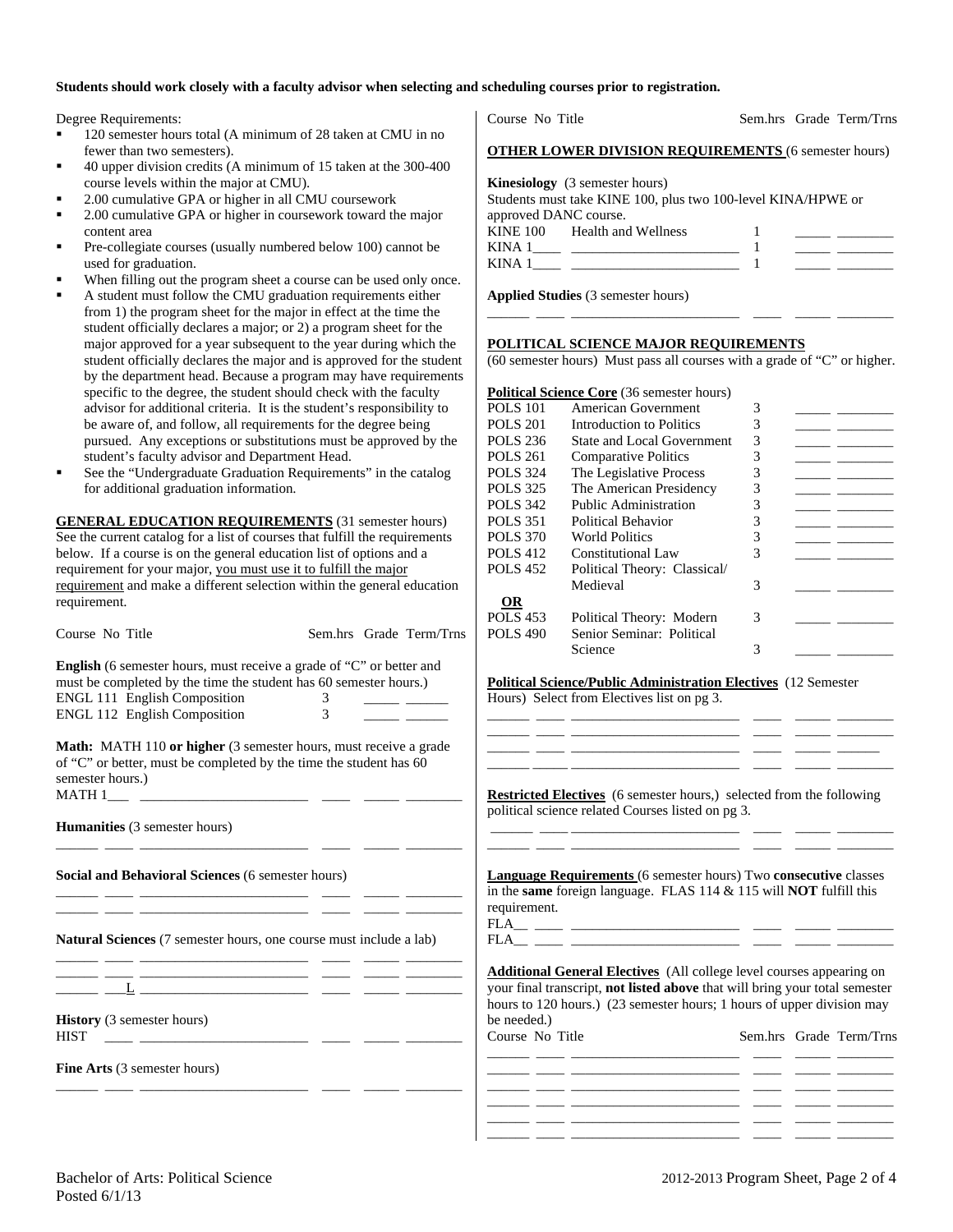| Course No Title |  | Sem.hrs Grade Term/Trns   Course No Title |  | Sem.hrs Grade Term/Trns |
|-----------------|--|-------------------------------------------|--|-------------------------|
|                 |  |                                           |  |                         |
|                 |  |                                           |  |                         |
|                 |  |                                           |  |                         |
|                 |  |                                           |  |                         |

## **POLITICAL SCIENCE/PUBLIC ADMIN. ELECTIVES:**

POLS 328 The American Court System (3) POLS 352 Religion and Politics (3) POLS 365 European Government and Politics (3) POLS 396 Topics (1-3) POLS 452 Political Theory: Classical and Medieval (3) **OR** 453 (if not used in core) Political Theory: Modern (3) POLS 475 American Foreign and National Security Policy (3)

#### **RESTRICTED ELECTIVES:**

STAT 215: Statistics for the Social and Behavioral Sciences (4) SOCI 303: Sociological Research Methods(3) HIST 347 Global America: 1970-2000 (3) HIST 410 Environmental History of the United States (3) SOCO 300 Political Sociology (3)

POLS 488 Environmental Politics and Policy (3) POLS 499 Internship (1-15) only a maximum of three internship credit hours count toward POLS elective credit in the major PADM 314 Public Organization Theory (3) PADM 315 Public Management (3) PADM 442 Public Budgeting (3) PADM 446 Public Personnel Management (3)

SOCO 305 Environmental Sociology (3) SOCO 312 Social Movements (3) SOCO 314 Population (3) PHIL 352 Ethics (3)